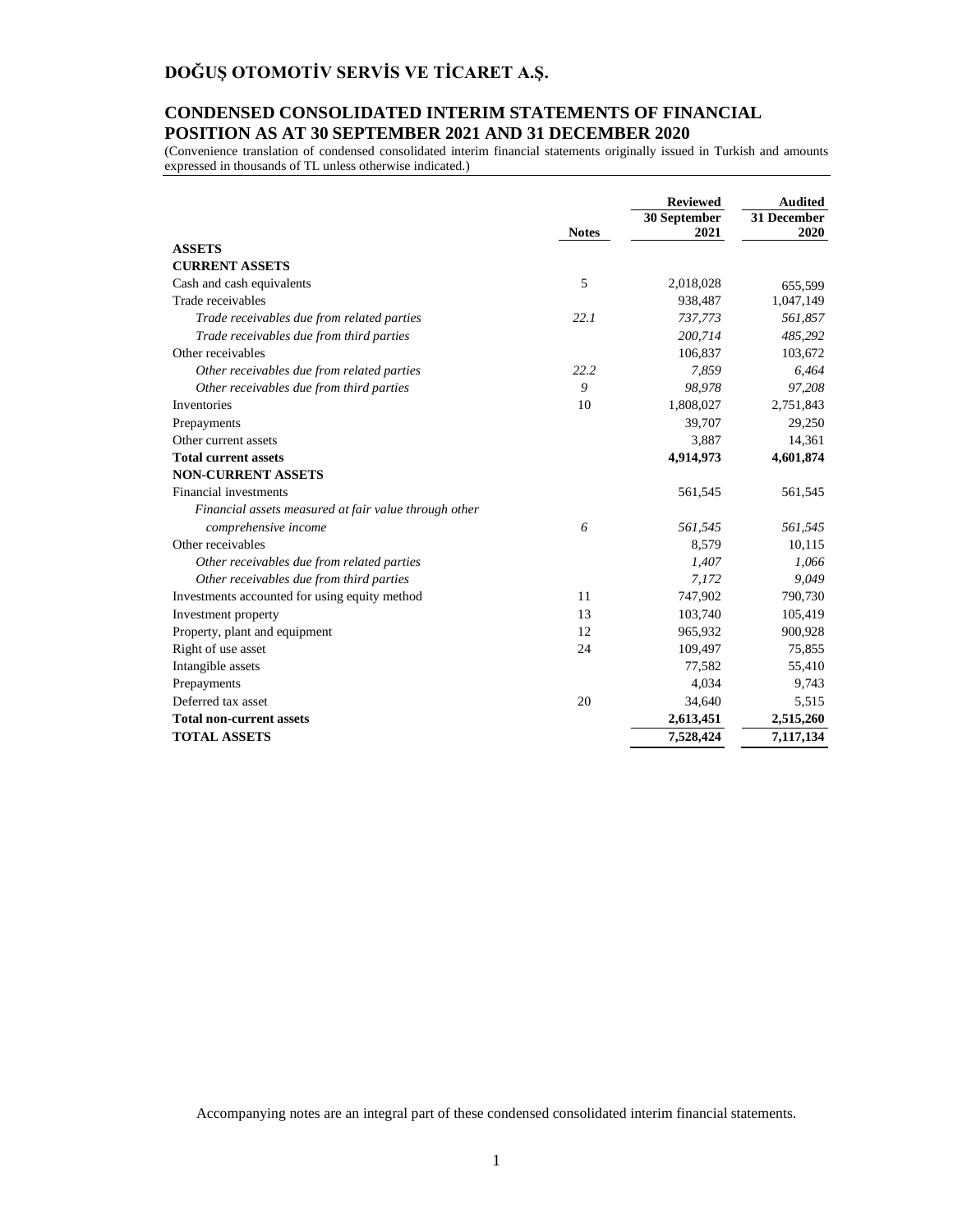### **CONDENSED CONSOLIDATED INTERIM STATEMENTS OF FINANCIAL POSITION AS AT 30 SEPTEMBER 2021 AND 31 DECEMBER 2020**

(Convenience translation of condensed consolidated interim financial statements originally issued in Turkish and amounts expressed in thousands of TL unless otherwise indicated.)

|                                                                | <b>Notes</b> | <b>Reviewed</b><br>30 September<br>2021 | <b>Audited</b><br>31 December<br>2020 |
|----------------------------------------------------------------|--------------|-----------------------------------------|---------------------------------------|
| <b>LIABILITIES</b>                                             |              |                                         |                                       |
| <b>CURRENT LIABILITIES</b>                                     |              |                                         |                                       |
| Current borrowings                                             | 7            | 2,674,782                               | 2,096,708                             |
| Short-term portion of long-term borrowings                     | 7            | 230,266                                 | 55,901                                |
| Trade payables                                                 |              | 979,717                                 | 1,853,830                             |
| Trade payables to related parties                              | 22.5         | 49,609                                  | 131,770                               |
| Trade payables to third parties                                | 8.2          | 930,108                                 | 1,722,060                             |
| Employee benefit obligations                                   |              | 14,619                                  | 100,027                               |
| Other payables                                                 |              |                                         | 101,594                               |
| Other payables to related parties                              | 22.6         |                                         | 101,594                               |
| Deferred income                                                |              | 59,482                                  | 43.658                                |
| Current tax liabilities                                        | 20           | 110,119                                 | 28,086                                |
| Current provisions                                             |              | 39,659                                  | 38,740                                |
| Other current provisions                                       | 14           | 39,659                                  | 38,740                                |
| Other current liabilities                                      | 15           | 143,849                                 | 148,577                               |
| <b>Total current liabilities</b>                               |              | 4,252,493                               | 4,467,121                             |
| <b>NON-CURRENT LIABILITIES</b>                                 |              |                                         |                                       |
| Long-term borrowings                                           | 7            | 94,694                                  | 234,307                               |
| Deferred income                                                |              | 35,243                                  | 14,219                                |
| Non-current provisions                                         |              | 129,804                                 | 98,606                                |
| Non-current provisions for employee benefits                   |              | 67,970                                  | 56,197                                |
|                                                                |              | 61,834                                  | 42,409                                |
| Other long-term provisions<br>Deferred tax liabilities         | 20           |                                         | 7,147                                 |
| <b>Total non-current liabilities</b>                           |              | 259,741                                 | 354,279                               |
| <b>TOTAL LIABILITIES</b>                                       |              |                                         | 4,821,400                             |
| <b>EQUITY</b>                                                  |              | 4,512,234                               |                                       |
| Equity attributable to equity holders of the Company           |              | 3,003,147                               | 2,286,951                             |
| Issued capital                                                 | 16           | 220,000                                 | 220,000                               |
| Inflation adjustment on capital                                | 16           | 23,115                                  | 23,115                                |
| Treasury shares (-)                                            |              | (220, 380)                              | (220, 325)                            |
| Other accumulated comprehensive income (loss) that will not be |              |                                         |                                       |
| reclassified in profit or loss                                 |              | (25,566)                                | (22,080)                              |
| Gains (losses) on revaluation and remeasurement                |              | (25, 566)                               | (22,080)                              |
| Gains (losses) on remeasurements of defined benefit plans      |              | (25, 566)                               | (22,080)                              |
| Other accumulated comprehensive income (loss) that will be     |              |                                         |                                       |
| reclassified in profit or loss                                 |              | 487,413                                 | 483,515                               |
| Exchange differences on translation                            | 16           | 5,976                                   | 2,078                                 |
| Gains (losses) on revaluation and reclassification             |              | 481,437                                 | 481,437                               |
| Gains (losses) from financial assets measured at fair          |              |                                         |                                       |
| value through other comprehensive income                       | 16           | 481,437                                 | 481,437                               |
| Restricted reserves appropriated from profits                  | 16           | 469,108                                 | 405,826                               |
| Legal reserves                                                 |              | 199,463                                 | 136,236                               |
| Treasury share reserves                                        |              | 220,380                                 | 220,325                               |
| Other restricted profit reserves                               |              | 49,265                                  | 49,265                                |
| Prior years' profit or losses                                  | 16           | 793,563                                 | 359,566                               |
| Profit (loss) for the period                                   |              | 1,255,894                               | 1,037,334                             |
| <b>Non-controlling interests</b>                               |              | 13,043                                  | 8,783                                 |
| <b>TOTAL EQUITY</b>                                            |              | 3,016,190                               | 2,295,734                             |
| <b>TOTAL EQUITY AND LIABILITIES</b>                            |              | 7,528,424                               | 7,117,134                             |
|                                                                |              |                                         |                                       |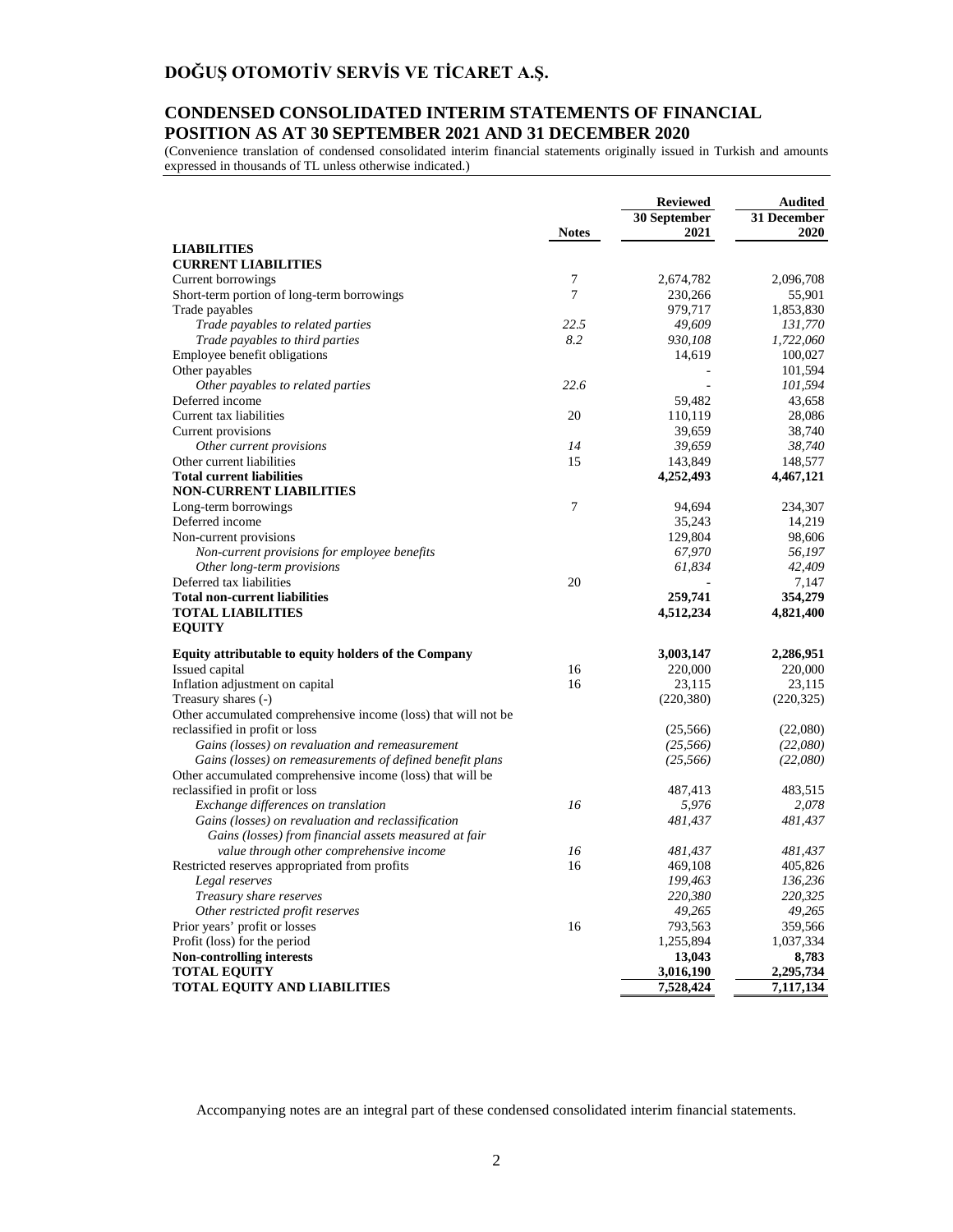# **DOĞUŞ OTOMOTİV SERVİS VE TİCARET A.Ş.**

### **CONDENSED CONSOLIDATED INTERIM PROFIT OR LOSS STATEMENTS FOR THE NINE MONTH PERIOD ENDED 30 SEPTEMBER**

(Convenience translation of condensed consolidated interim financial statements originally issued in Turkish and amounts expressed in thousands of TL unless otherwise indicated.)

|                                                                           |              | <b>Reviewed</b> | <b>Reviewed</b> | <b>Reviewed</b> | <b>Reviewed</b> |
|---------------------------------------------------------------------------|--------------|-----------------|-----------------|-----------------|-----------------|
|                                                                           |              | 1 January -     | 1 January -     | $1$ July $-$    | $1$ July $-$    |
| <b>PROFIT OR LOSS</b>                                                     |              | 30 September    | 30 September    | 30 September    | 30 September    |
|                                                                           | <b>Notes</b> | 2021            | 2020            | 2021            | 2020            |
| Revenue                                                                   |              | 18,445,946      | 12,069,738      | 4,846,202       | 6,343,089       |
| Cost of sales                                                             |              | (15,962,447)    | (10,517,907)    | (4,070,161)     | (5,541,228)     |
| <b>GROSS PROFIT (LOSS) FROM COMMERCIAL OPERATIONS</b>                     |              | 2,483,499       | 1,551,831       | 776,041         | 801.861         |
| <b>GROSS PROFIT (LOSS)</b>                                                |              | 2,483,499       | 1,551,831       | 776,041         | 801,861         |
| General administrative expenses                                           | 17.2         | (404, 139)      | (314, 391)      | (143,750)       | (107,096)       |
| Marketing expenses                                                        | 17.1         | (327, 188)      | (224, 047)      | (104, 038)      | (94,980)        |
| Other income from operating activities                                    |              | 103,217         | 92,867          | 39,106          | 60,309          |
| Other expenses from operating activities                                  |              | (127, 493)      | (64, 427)       | (40, 491)       | (22, 736)       |
| PROFIT (LOSS) FROM OPERATING ACTIVITIES                                   |              | 1,727,896       | 1,041,833       | 526,868         | 637,358         |
| Investment activity income                                                | 18           | 31,413          | 16,168          | 14,901          | 3,804           |
| Share of profit (loss) from investments accounted for using equity method | 11           | 256,053         | 175,553         | 78,773          | 89,112          |
| PROFIT (LOSS) BEFORE FINANCING INCOME (EXPENSE)                           |              | 2,015,362       | 1,233,554       | 620,542         | 730,274         |
| Financial income                                                          | 19           | 45,499          | 41,872          | 20,032          | 10.947          |
| Financial expense                                                         | 19           | (463, 191)      | (356, 134)      | (179, 362)      | (99, 583)       |
| PROFIT (LOSS) FROM CONTINUING OPERATIONS, BEFORE TAX                      |              | 1,597,670       | 919,292         | 461,212         | 641,638         |
| Tax (expense) income, continuing operations                               |              | (337,516)       | (174, 485)      | (89,901)        | (127, 234)      |
| Current period tax (expense) income                                       | 20           | (372, 917)      | (187,798)       | (115, 638)      | (161, 725)      |
| Deferred tax (expense) income                                             | 20           | 35,401          | 13,313          | 25,737          | 34,491          |
| PROFIT (LOSS) FROM CONTINUING OPERATIONS                                  |              | 1,260,154       | 744,807         | 371,311         | 514,404         |
| <b>PROFIT (LOSS)</b>                                                      |              | 1,260,154       | 744,807         | 371,311         | 514,404         |
| Profit (loss), attributable to                                            |              |                 |                 |                 |                 |
| Non-controlling interests                                                 |              | 4,260           | 3,629           | 1.352           | 2,629           |
| Owners of parent                                                          |              | 1,255,894       | 741,178         | 369,959         | 511,775         |
| Basic earnings per share                                                  |              |                 |                 |                 |                 |
| Basic earnings (loss) per share from continuing operations                | 21           | 6.3429          | 3.7433          | 1.8685          | 2.5847          |
| Diluted earnings per share                                                |              |                 |                 |                 |                 |
| Diluted earnings(loss) per share from continuing operations               | 21           | 6.3429          | 3.7433          | 1.8685          | 2.5847          |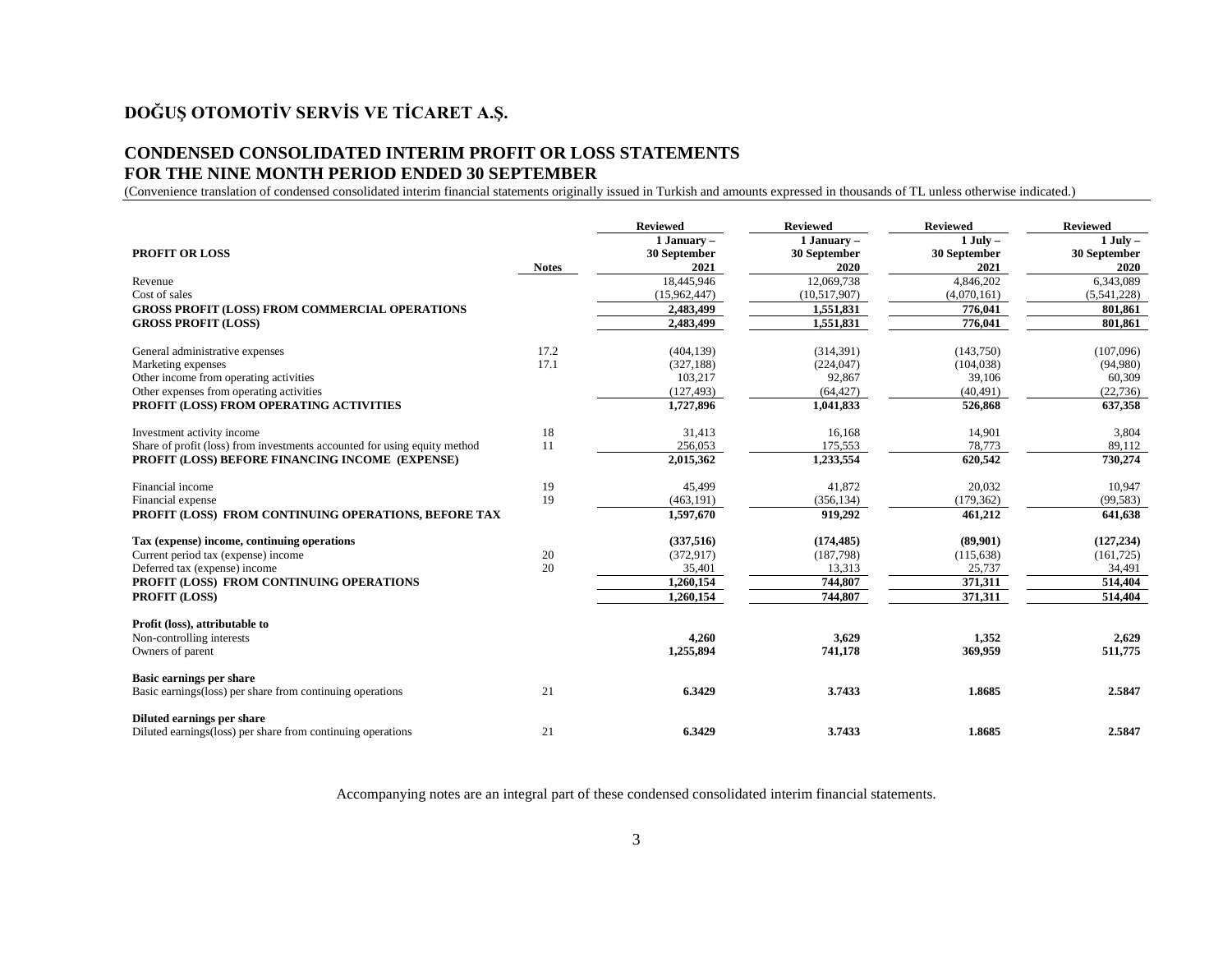## **DOĞUŞ OTOMOTİV SERVİS VE TİCARET A.Ş.**

### **CONDENSED CONSOLIDATED INTERIM OF OTHER COMPREHENSIVE INCOME FOR THE NINE MONTH PERIOD ENDED 30 SEPTEMBER**

(Convenience translation of condensed consolidated interim financial statements originally issued in Turkish and amounts expressed in thousands of TL unless otherwise indicated.)

|                                                                                                                                                                                                                                                                                                            | <b>Notes</b> | <b>Reviewed</b><br>1 January -<br>30 September<br>2021 | <b>Reviewed</b><br>1 January -<br>30 September<br>2020 | <b>Reviewed</b><br>$1$ July -<br>30 September<br>2021 | <b>Reviewed</b><br>$1$ July -<br>30 September<br>2020 |
|------------------------------------------------------------------------------------------------------------------------------------------------------------------------------------------------------------------------------------------------------------------------------------------------------------|--------------|--------------------------------------------------------|--------------------------------------------------------|-------------------------------------------------------|-------------------------------------------------------|
| <b>PROFIT (LOSS)</b>                                                                                                                                                                                                                                                                                       |              | 1,260,154                                              | 744,807                                                | 371,311                                               | 514,404                                               |
| Other comprehensive income                                                                                                                                                                                                                                                                                 |              |                                                        |                                                        |                                                       |                                                       |
| Other comprehensive income that will not be reclassified to profit or loss<br>Gains (losses) on remeasurements of defined benefit plans<br>Other comprehensive income that will not be reclassified to profit or loss, tax effect<br>Gains (losses) on remeasurements of defined benefit plans, tax effect | 20           | (3,486)<br>(4,357)<br>871<br>871                       | (1,540)<br>(1,974)<br>434<br>434                       | (1,616)<br>(2,020)<br>404<br>404                      | (903)<br>(1,157)<br>254<br>254                        |
| Other comprehensive income that will be reclassified to profit or loss<br>Foreign currency translation differences                                                                                                                                                                                         |              | 3,898<br>3,898                                         | (300)<br>(300)                                         | (430)<br>(430)                                        | (322)<br>(322)                                        |
| <b>OTHER COMPREHENSIVE INCOME (LOSS)</b>                                                                                                                                                                                                                                                                   |              | 412                                                    | (1,840)                                                | (2,046)                                               | (1,225)                                               |
| <b>TOTAL COMPREHENSIVE INCOME (LOSS)</b>                                                                                                                                                                                                                                                                   |              | 1,260,566                                              | 742,967                                                | 369,265                                               | 513,179                                               |
| Total comprehensive income attributable to<br>Non-controlling interests<br>Owners of parent                                                                                                                                                                                                                |              | 4,260<br>1,256,306                                     | 3,629<br>739,338                                       | 1,351<br>367,914                                      | 2,629<br>510,550                                      |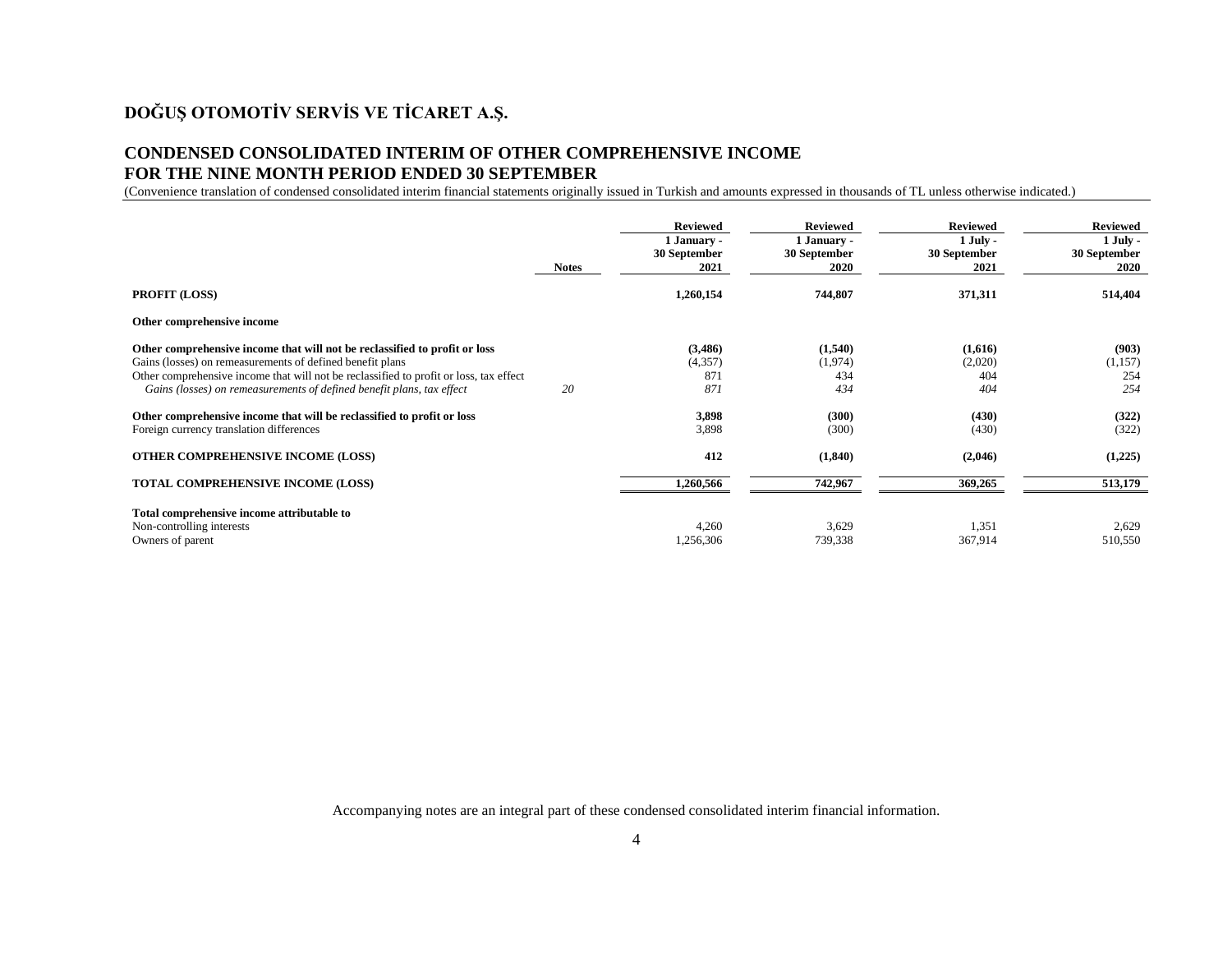## **DOĞUŞ OTOMOTİV SERVİS VE TİCARET A.Ş.**

### **CONDENSED CONSOLIDATED INTERIM STATEMENTS OF CHANGES IN EQUITY FOR THE NINE MONTH PERIOD ENDED 30 SEPTEMBER**

(Convenience translation of condensed consolidated interim financial statements originally issued in Turkish and amounts expressed in thousands of TL unless otherwise indicated.)

|                                                      |                                       |                                                            |                                        | <b>Accumulated other</b><br>comprehensive<br>income and expense<br>that will not be<br>reclassified through<br>profit or loss |                                                               | <b>Accumulated other</b><br>comprehensive income and<br>expense<br>that will be reclassified<br>through profit or loss                        |                                           | <b>Accumulated earnings</b>                            |                                                  |                                                                         |                                               |                     |
|------------------------------------------------------|---------------------------------------|------------------------------------------------------------|----------------------------------------|-------------------------------------------------------------------------------------------------------------------------------|---------------------------------------------------------------|-----------------------------------------------------------------------------------------------------------------------------------------------|-------------------------------------------|--------------------------------------------------------|--------------------------------------------------|-------------------------------------------------------------------------|-----------------------------------------------|---------------------|
|                                                      | <b>Issued</b><br>capital<br>(Note 16) | <b>Inflation</b><br>adjustments<br>on capital<br>(Note 16) | <b>Treasury</b><br>shares<br>(Note 16) | Gains / losses on<br>remeasurements of<br>defined benefit<br>plans                                                            | Foreign<br>currency<br>translation<br>difference<br>(Note 16) | Gains / losses on<br>remeasuring of<br>financial assets<br>measured at fair<br>value through<br>other<br>comprehensive<br>income<br>(Note 16) | <b>Restricted</b><br>reserve<br>(Note 16) | <b>Retained</b><br>earnings<br>(Accumulated<br>losses) | <b>Net</b><br>profit / loss<br>for<br>the period | <b>Equity</b><br>attributable to<br>equity holders<br>of the<br>Company | Non-<br>controlling<br>interests<br>(Note 16) | <b>Total Equity</b> |
| <b>Balance at 1 January 2020</b>                     | 220,000                               | 23,115                                                     | (220, 310)                             | (24, 322)                                                                                                                     | 2,047                                                         | 479,329                                                                                                                                       | 397,068                                   | 292,547                                                | 75,777                                           | 1,245,251                                                               | 7,290                                         | 1,252,541           |
| Transfers                                            |                                       |                                                            |                                        |                                                                                                                               | $\overline{\phantom{a}}$                                      |                                                                                                                                               | 8,743                                     | 67,034                                                 | (75, 777)                                        |                                                                         | $\overline{\phantom{a}}$                      |                     |
| Total comprehensive income (loss)                    |                                       |                                                            |                                        | (1,540)                                                                                                                       | (300)                                                         |                                                                                                                                               |                                           |                                                        | 741,178                                          | 739,338                                                                 | 3,629                                         | 742,967             |
| Profit (loss) for the period                         |                                       |                                                            |                                        | $\overline{\phantom{a}}$                                                                                                      | $\overline{\phantom{a}}$                                      |                                                                                                                                               |                                           |                                                        | 741,178                                          | 741,178                                                                 | 3,629                                         | 744,807             |
| Other comprehensive income (loss)                    |                                       |                                                            |                                        | (1,540)                                                                                                                       | (300)                                                         |                                                                                                                                               |                                           |                                                        | $\overline{\phantom{a}}$                         | (1, 840)                                                                | $\overline{\phantom{a}}$                      | (1,840)             |
| <b>Profit shares</b>                                 |                                       |                                                            |                                        |                                                                                                                               | $\overline{\phantom{a}}$                                      |                                                                                                                                               |                                           |                                                        |                                                  |                                                                         | (3,043)                                       | (3,043)             |
| Increase due to repurchase<br>transactions of shares |                                       | $\blacksquare$                                             | (11)                                   | $\blacksquare$                                                                                                                | $\bullet$                                                     |                                                                                                                                               | 11                                        | (11)                                                   | $\sim$                                           | (11)                                                                    |                                               | (11)                |
| <b>Balance at 30 September 2020</b>                  | 220,000                               | 23,115                                                     | (220, 321)                             | (25, 862)                                                                                                                     | 1,747                                                         | 479,329                                                                                                                                       | 405,822                                   | 359,570                                                | 741,178                                          | 1,984,578                                                               | 7,876                                         | 1,992,454           |
| <b>Balance at 1 January 2021</b>                     | 220,000                               | 23,115                                                     | (220, 325)                             | (22,080)                                                                                                                      | 2,078                                                         | 481,437                                                                                                                                       | 405,826                                   | 359,566                                                | 1,037,334                                        | 2,286,951                                                               | 8,783                                         | 2,295,734           |
| Transfers                                            |                                       | $\sim$                                                     |                                        |                                                                                                                               | $\overline{\phantom{a}}$                                      |                                                                                                                                               | 63,227                                    | 974,107                                                | (1,037,334)                                      |                                                                         | $\overline{\phantom{a}}$                      |                     |
| Total comprehensive income (loss)                    |                                       |                                                            |                                        | (3,486)                                                                                                                       | 3,898                                                         |                                                                                                                                               |                                           |                                                        | 1,255,894                                        | 1,256,306                                                               | 4,260                                         | 1,260,566           |
| Profit (loss) for the period                         |                                       |                                                            |                                        | $\overline{\phantom{a}}$                                                                                                      | $\overline{a}$                                                |                                                                                                                                               |                                           |                                                        | 1,255,894                                        | 1,255,894                                                               | 4,260                                         | 1,260,154           |
| Other comprehensive income (loss)                    |                                       |                                                            |                                        | (3,486)                                                                                                                       | 3,898                                                         |                                                                                                                                               |                                           |                                                        | . п.                                             | 412                                                                     | $\overline{\phantom{a}}$                      | 412                 |
| <b>Profit shares</b>                                 |                                       |                                                            |                                        | $\blacksquare$                                                                                                                | $\bullet$                                                     |                                                                                                                                               |                                           | (600, 000)                                             | $\blacksquare$                                   | (600, 000)                                                              | $\blacksquare$                                | (600, 000)          |
| Increase due to repurchase                           |                                       |                                                            |                                        |                                                                                                                               |                                                               |                                                                                                                                               |                                           |                                                        |                                                  |                                                                         |                                               |                     |
| transactions of shares                               |                                       |                                                            | (55)                                   |                                                                                                                               |                                                               |                                                                                                                                               | 55                                        | 59.890                                                 | $\sim$                                           | 59.890                                                                  |                                               | 59.890              |
| Balance at 30 September 2021                         | 220,000                               | 23,115                                                     | (220, 380)                             | (25, 566)                                                                                                                     | 5,976                                                         | 481,437                                                                                                                                       | 469,108                                   | 793,563                                                | 1,255,894                                        | 3,003,147                                                               | 13,043                                        | 3,016,190           |